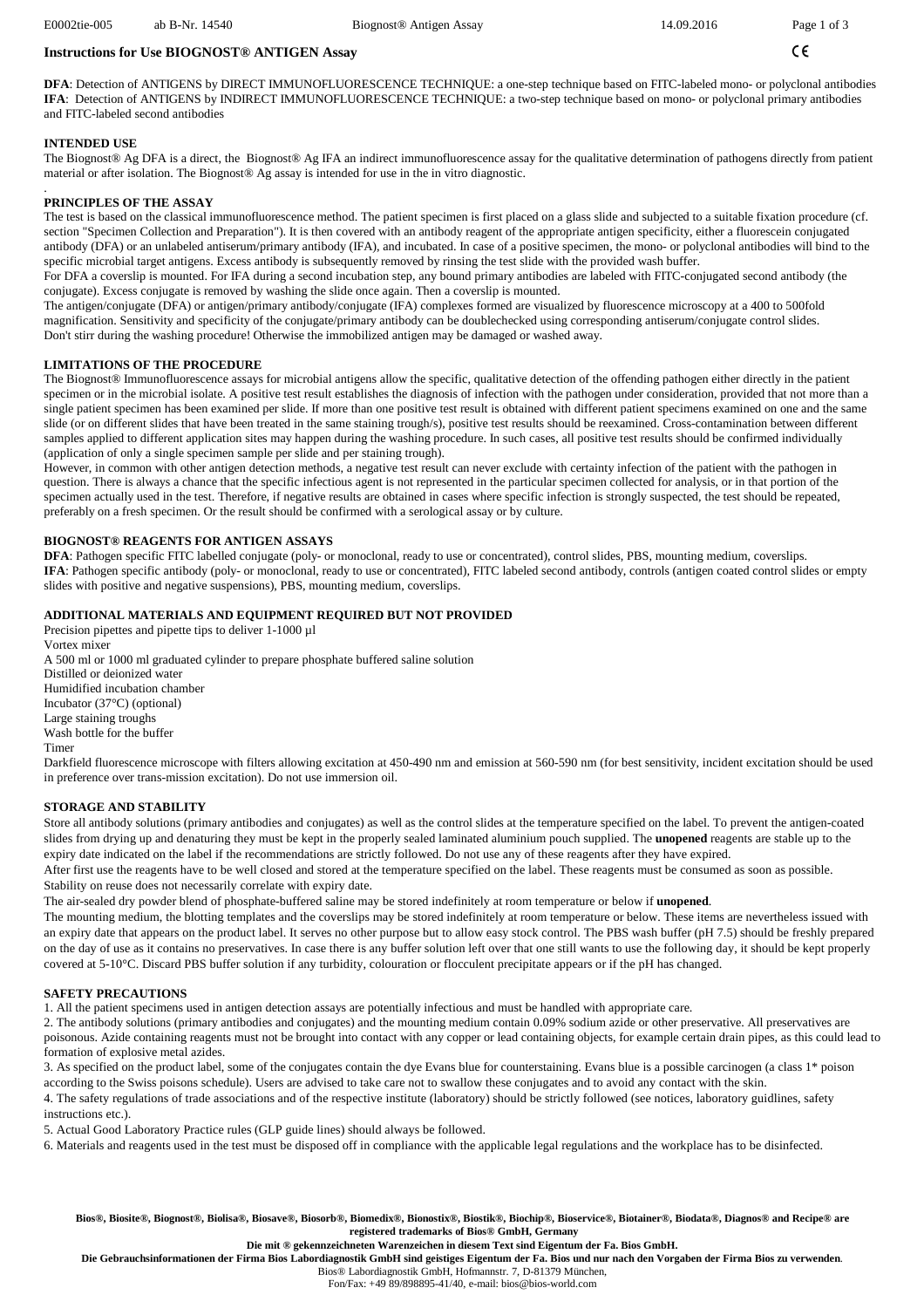E0002tie-005 ab B-Nr. 14540 Biognost® Antigen Assay 14.09.2016 Page 2 of 3

#### **SPECIMEN COLLECTION AND PREPARATION**

Specimen collection, stabilization of specimen, transportation and preparation of the sample for the assay contribute considerably to the relevance of test result. So prior to running Biognost® antigen assays laboratories should install antigen collection and handling procedure (together with clinicians and pathologists). In the case of gastrointestinal infections, the microbial antigen in question is best determined in stool specimens which may be preserved in 10% formalin. (Preservation with polyvinyl alcohol or thimerosal-iodine-formaldehyde is not suitable).

In the case of respiratory infections, specific antigen detection is possible in any specimen obtained by one of the following methods: bronchoalveolar lavage, bronchoscopic biopsy, transtracheal aspiration, (induced) sputum, throat or nasopharyngeal swab, pleural puncture, autopsy and culture (culture confirmation test). When using sputum specimens for testing, pretreatment of samples with dithio-threitol or N-acetyl cysteine reduces samples' viscosity. HSV is readily detectable in vesicular fluid or vesicle scrapings).

Reliable detection of intracellular microbial antigens is only possible if the collected specimen contains a sufficient number of infected cells. To preserve microbial infectivity in cases where parallel analysis or confirmation of test results by cell culture is desired, specimens should be immediately transferred into a suitable transport medium after being collected from the patient.

#### **Fixation/Inactivation**:

A separate test slide is used for each patient. Apply the appropriately prepared specimen to the test slide and allow the slide to air-dry completely at room temperature (15-30 min, depending on the thickness of the substrate). Please note that samples which have not been properly dried onto the slide tend to become easily detached during the washing steps. Next, the test slide is subjected to a heat- and/or acetone- and/or formalin-fixation step (single-, double- or triple fixation). When all residual solvent has evaporated from the slide, the sample is ready for incubation with the antigen-specific antibody, that is either unlabeled primary antibody for the indirect immunofluorescence technique (IFA) or fluorescein conjugated antibody for the direct technique (DFA).

For specimen collection and preparation for eucaryotes please refer to actual literature.

#### **QUALITY CONTROL AND TROUBLE SHOOTING**

A control slide for positive and negative control of the antiserum and/or the conjugate should be included with each run. If the control slide does not demonstrate the expected reactions, the test is invalid and has to be repeated. In case control slides do not show perfect results check the following: Have any components been used in the assay that were not originally supplied by Bios (e.g. coverslips, mounting medium etc. from another supplier); was the buffer freshly prepared; are there any functional deficiencies concerning the fluorescence microscope, such as oil smeared objective lenses, poor optical adjustment, weak light source; have slides and reagents been stored correctly or have any components been used which have already expired; was the incubation chamber sufficiently humidified (during slide processing application sites must not be allowed to dry up at any stage), have slides been labeled with a felt-tipped marker pen etc.. Never force the warming up process of the reagents by applying heat.

To avoid unbonding or destroying of the fixed antigen, do not stir during washing procedures.

Warranty by Bios is extended only if directions of use are strictly followed, if solely Bios products are verifably applied in the test, and if the test is accomplished by qualified personnel.

### **ASSAY PROCEDURE**

Biognost® conjugates for the direct immunofluorescence technique are regularily available in a convenient ready-to-use form, if no mode of dilution is given on the label. Once thawed, the ready-to-use conjugates can be directly used in the test run. Some conjugates are available as concentrated stock solution and dilution is indicated on the label. If no mode of dilution is given on the label, user has to determine the optimal working dilution of the concentrated conjugate (on the label conjugate "conjugate concentrate"). However, the user-diluted conjugate is not stable for prolonged periods and thus a fresh working dilution has to be prepared for each test run. For the indirect immunofluorescence technique, Biognost® primary antibodies as well as the secondary antibodies (conjugates) are regularily supplied as ready-to-use reagents. Otherwise dilution is specified on the label.

#### **I. Direct Immunofluorescence Assay (DFA):**

1. Apply to the test slide a sufficient volume (one or several drops) of either the ready-to-use or the appropriately diluted conjugate such that the fixed patient specimen is completely covered.

2. Incubate slides 30 minutes at room temperature or at 37°C (intracellular organisms) in a humidified incubation chamber. Protect slides from direct sunlight; keep away from heaters.

3. Remove slides from chamber, drain off excess liquid and carefully rinse slides with phosphate buffered saline. (Do not aim the buffer stream directly onto the application sites!)

4. Immerse slides 2x 5 min in a bath of phosphate buffered saline; use large staining troughs and change buffer between cycles. Do not agitate slides in the buffer bath.

5. Briefly dry slides around the application site with absorbent paper. The substrate must not be allowed to dry at this stage. Therefore, proceed immediately with step 6. 6. Mount coverslips by placing 2 or 3 drops of mounting medium on each slide and, to avoid entrapping air bubbles, carefully lower the coverslip from one end of the slide to the other. Any overflowing mounting medium should be wiped off with buffer moistened paper toweling to prevent slides from sticking to the slide platform of the microscope or to the base of the slide storage box. Evaluate slides by fluorescence microscopy. For best results this should be done immediately. Alternatively, slides may be stored for up to two hours in a dark and cool place and have to be protected from desiccation.

#### **II. Indirect Immunofluorescence Assay (IFA):**

1. Apply to the test slide a sufficient volume (one or several drops) of the primary antibody such that the fixed patient specimen is completely covered.

2. Incubate slides 30 minutes at room temperature or at 37°C (intracellular organisms) in a humidified incubation chamber. Protect slides from direct sunlight; keep away from heaters.

3. Remove slides from chamber, drain off excess liquid and carefully rinse slides with phosphate buffered saline. (Do not aim the buffer stream directly onto the application sites!)

4. Immerse slides 2x 5 min in a bath of phosphate buffered saline; use large staining troughs and change buffer between cycles. Do not agitate slides in the buffer bath.

5. Briefly dry slides around the application site with absorbent paper. The substrate must not be allowed to dry at this stage. Therefore, proceed immediately with step 6.

6. Apply the appropriate conjugate (FITC-labeled secondary antibody) to the slide as described in step 1.

7. Incubate 30 min at room temperature in a humidified incubation chamber. Protect slides from direct sunlight and keep away from heaters.

8. Repeat steps 3-5 and refer to I., 6.

#### **EVALUATION**

Slides are viewed at 400 to 500fold magnification (general view at 100fold magnification) under a darkfield fluorescence microscope (filter range: 450-490 nm). To avoid loss of sensitivity by photobleaching, do not dwell on the same viewing field any longer than really necessary for evaluation. For best results, as many viewing fields as practicable should be examined in rapid succession.

Slide preparations should be promptly evaluated under the microscope following the last processing step. If this is impossible, prepared slides must be stored in a dark cool place and well protected against drying up. For long-term preservation - for instance, if the preparations are to be kept for teaching purposes - they have to be sealed with clear nail polish along the edges of the coverslip and stored at or below -20°C.

#### **Immunofluorescence staining patterns**:

When evaluating the slides, only the staining of characteristic microbial structures must be taken into account.

## **Positive:**

Specific fluorescence shows a characteristic, light apple green colour. Commonly, its intensity is rated on a scale from  $1+$  (weak), through  $2+$  (intermediate),  $3+$ (bright) to 4+ (very bright).

**Bios®, Biosite®, Biognost®, Biolisa®, Biosave®, Biosorb®, Biomedix®, Bionostix®, Biostik®, Biochip®, Bioservice®, Biotainer®, Biodata®, Diagnos® and Recipe® are registered trademarks of Bios® GmbH, Germany** 

**Die mit ® gekennzeichneten Warenzeichen in diesem Text sind Eigentum der Fa. Bios GmbH.** 

**Die Gebrauchsinformationen der Firma Bios Labordiagnostik GmbH sind geistiges Eigentum der Fa. Bios und nur nach den Vorgaben der Firma Bios zu verwenden**.

Bios® Labordiagnostik GmbH, Hofmannstr. 7, D-81379 München, Fon/Fax: +49 89/898895-41/40, e-mail: bios@bios-world.com